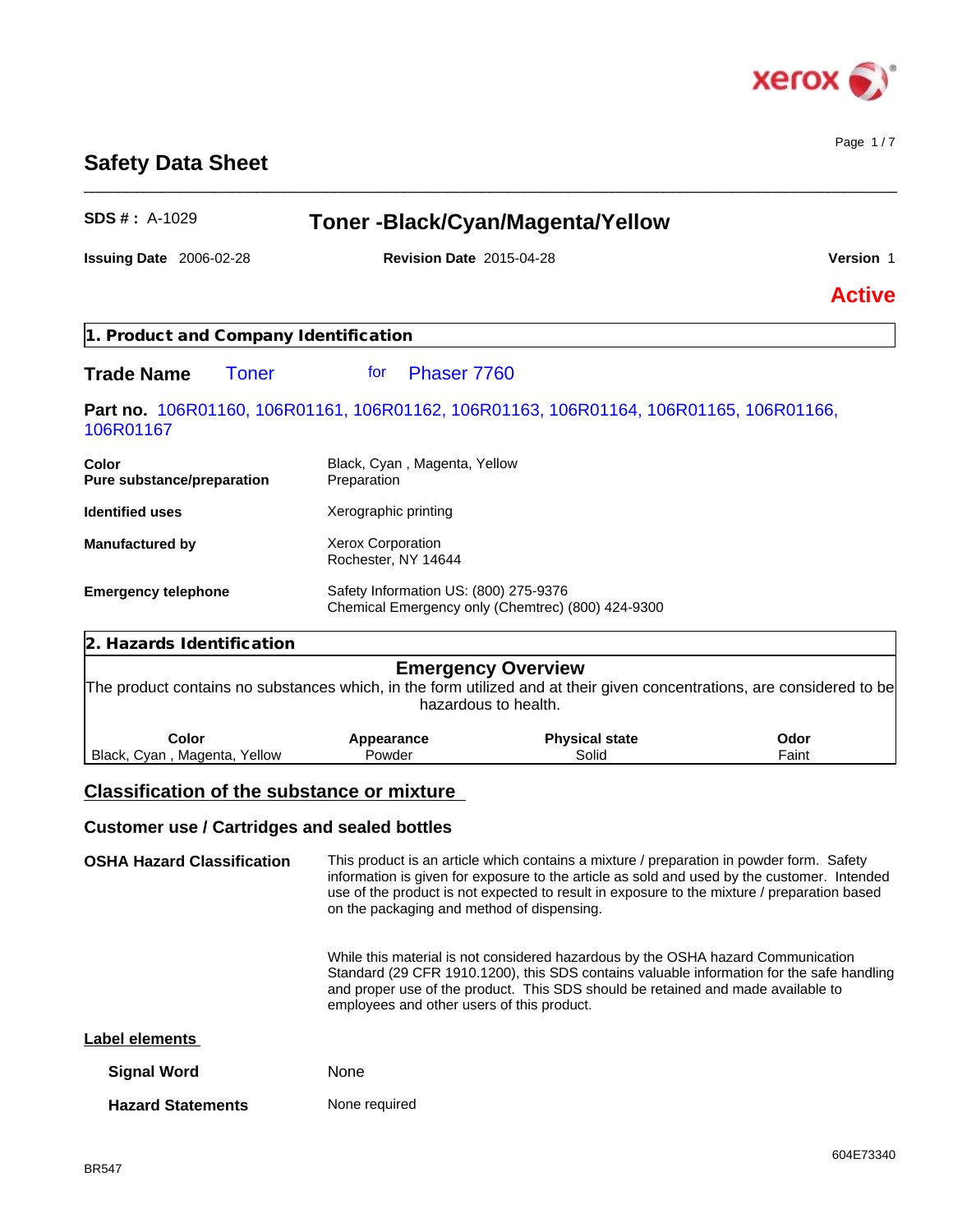

## SDS #: A-1029 **Toner -Black/Cyan/Magenta/Yellow** Page 2/7

| <b>Precautionary Statements</b>     | None required                                                                                                                                                                |
|-------------------------------------|------------------------------------------------------------------------------------------------------------------------------------------------------------------------------|
| <b>Potential Health Effects</b>     |                                                                                                                                                                              |
| <b>Principle Routes of Exposure</b> | Inhalation                                                                                                                                                                   |
| <b>Acute toxicity</b>               |                                                                                                                                                                              |
| Eyes                                | No known effect                                                                                                                                                              |
| <b>Skin</b>                         | No known effect                                                                                                                                                              |
| <b>Inhalation</b>                   | No known effect                                                                                                                                                              |
| Ingestion                           | No known effect                                                                                                                                                              |
| <b>Chronic effects</b>              |                                                                                                                                                                              |
| <b>Main symptoms</b>                | Overexposure may cause:                                                                                                                                                      |
|                                     | mild respiratory irritation similar to nuisance dust.                                                                                                                        |
| Aggravated medical conditions       | None under normal use conditions                                                                                                                                             |
| <b>Environmental hazard</b>         | The environmental impact of this product has not been fully investigated. However, this<br>preparation is not expected to present significant adverse environmental effects. |

### 3. Composition/Information on Ingredients

**Product Description** This formulation represents multiple colors and the component list includes multiple pigments. The actual toner formulation for each color will differ only in the pigment used.

| <b>Chemical Name</b>  | <b>CAS-No</b> | Weight % |
|-----------------------|---------------|----------|
| Polymer               | 292629-36-8   | >60      |
| Ferrite               | 66402-68-4    | $>15$    |
| Paraffin wax          | 8002-74-2     | >1       |
| Carbon Black          | 1333-86-4     | $0 - 10$ |
| <b>Yellow Pigment</b> | 6358-31-2     | $0 - 10$ |
| Cyan pigment          | 147-14-8      | $0 - 10$ |
| Magenta Pigment       | 980-26-7      | $0 - 10$ |
| Amorphous silica      | 7631-86-9     | $5$      |
| Titanium dioxide      | 13463-67-7    | <1       |

## 4. First Aid Measures

General advice **For external use only.** When symptoms persist or in all cases of doubt seek medical advice. Show this material safety data sheet to the doctor in attendance. **Eye contact** Immediately flush with plenty of water. After initial flushing, remove any contact lenses and continue flushing for at least 15 minutes **Skin contact** Wash skin with soap and water **Inhalation** Move to fresh air **Ingestion Rinse mouth with water and afterwards drink plenty of water or milk Notes to physician** Treat symptomatically **Protection of first-aiders** No special protective equipment required 5. Fire-Fighting Measures

**Flammable properties Not flammable. Will not readily ignite Not flammable. Will not readily ignite**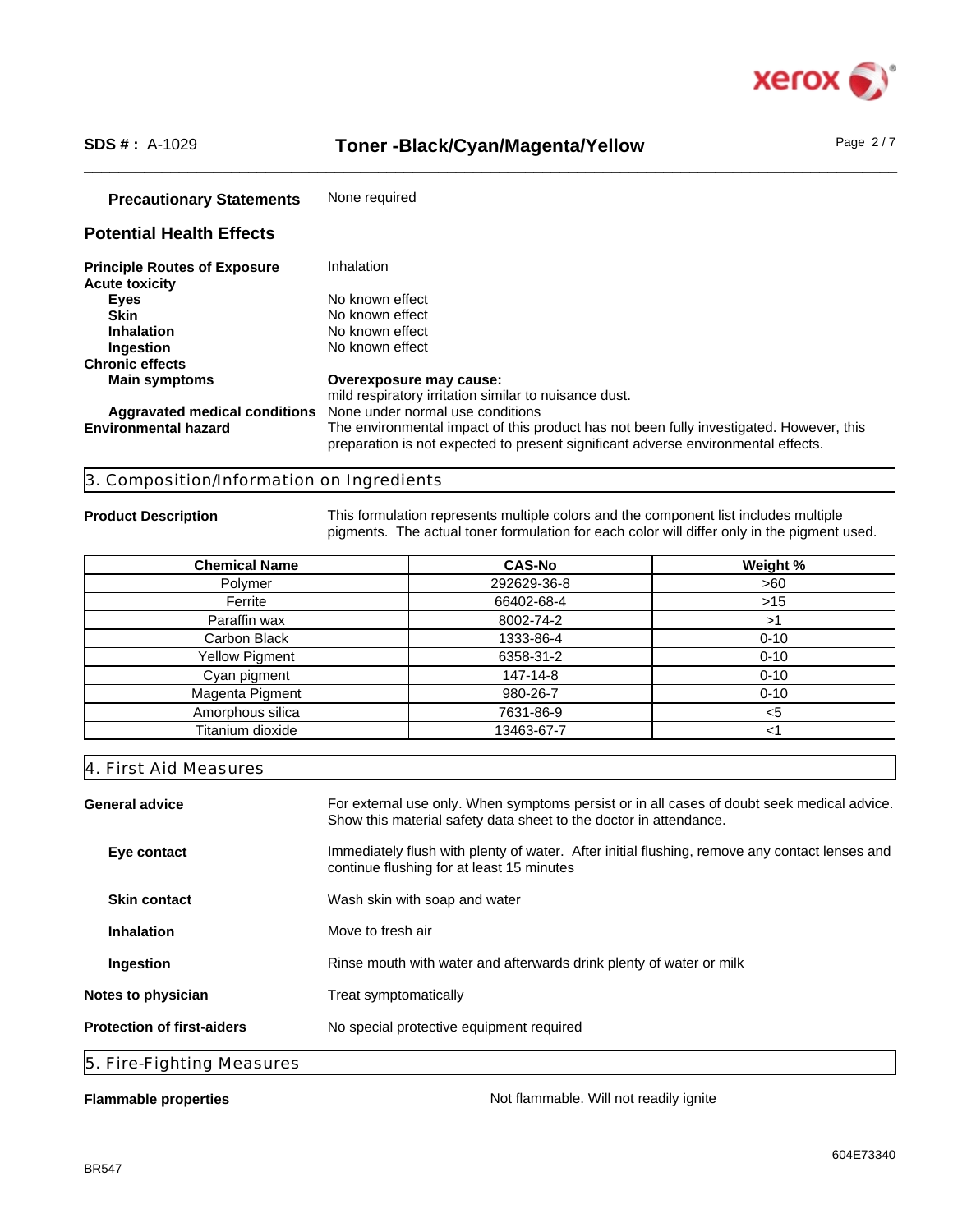

# SDS #: A-1029 **Toner -Black/Cyan/Magenta/Yellow** Page 3/7

| Flash point                                                                                                | Not applicable                                                                                                                                                         |
|------------------------------------------------------------------------------------------------------------|------------------------------------------------------------------------------------------------------------------------------------------------------------------------|
| Suitable extinguishing media                                                                               | Use water spray or fog; do not use straight streams, Foam                                                                                                              |
| Unsuitable extinguishing media                                                                             | Do not use a solid water stream as it may scatter and spread fire                                                                                                      |
| Specific hazards arising from the chemical                                                                 |                                                                                                                                                                        |
| <b>Hazardous combustion products</b>                                                                       | Hazardous decomposition products due to incomplete<br>combustion, Carbon oxides, Nitrogen oxides (NOx)                                                                 |
| <b>Explosion Data</b><br><b>Sensitivity to Mechanical Impact</b><br><b>Sensitivity to Static Discharge</b> | Not impact sensitive<br>Fine dust dispersed in air, in sufficient concentrations, and in the<br>presence of an ignition source is a potential dust explosion<br>hazard |

## **Protective Equipment and Precautions for Firefighters**

In the event of fire and/or explosion do not breathe fumes. Wear fire/flame resistant/retardant clothing. Use self-contained pressure-demand breathing apparatus if needed to prevent exposure to smoke or airborne toxins.

| 6. Accidental Release Measures                                                                                                                                               |
|------------------------------------------------------------------------------------------------------------------------------------------------------------------------------|
| Avoid breathing dust                                                                                                                                                         |
| No special environmental precautions required                                                                                                                                |
| Prevent dust cloud                                                                                                                                                           |
| Prevent dust cloud. Sweep up or vacuum up spillage and collect in suitable container for<br>disposal. Use non-sparking tools and equipment.                                  |
| The environmental impact of this product has not been fully investigated. However, this<br>preparation is not expected to present significant adverse environmental effects. |
|                                                                                                                                                                              |
| Handle in accordance with good industrial hygiene and safety practice<br>Avoid dust accumulation in enclosed space<br>Prevent dust cloud                                     |
| Keep container tightly closed in a dry and well-ventilated place<br>Store at room temperature                                                                                |
| None under normal use condtions                                                                                                                                              |
|                                                                                                                                                                              |

# **Exposure guidelines**

**Product information**

| <b>ACGIH TLV TWA</b> | 10 mg/m <sup>3</sup> (inhalable particles) |
|----------------------|--------------------------------------------|
| <b>ACGIH TLV TWA</b> | 3 mg/m <sup>3</sup> (respirable dust)      |
| <b>OSHA PEL TWA</b>  | 15 mg/m <sup>3</sup> (total dust)          |
| <b>OSHA PEL TWA</b>  | 5 mg/m <sup>3</sup> (respirable dust)      |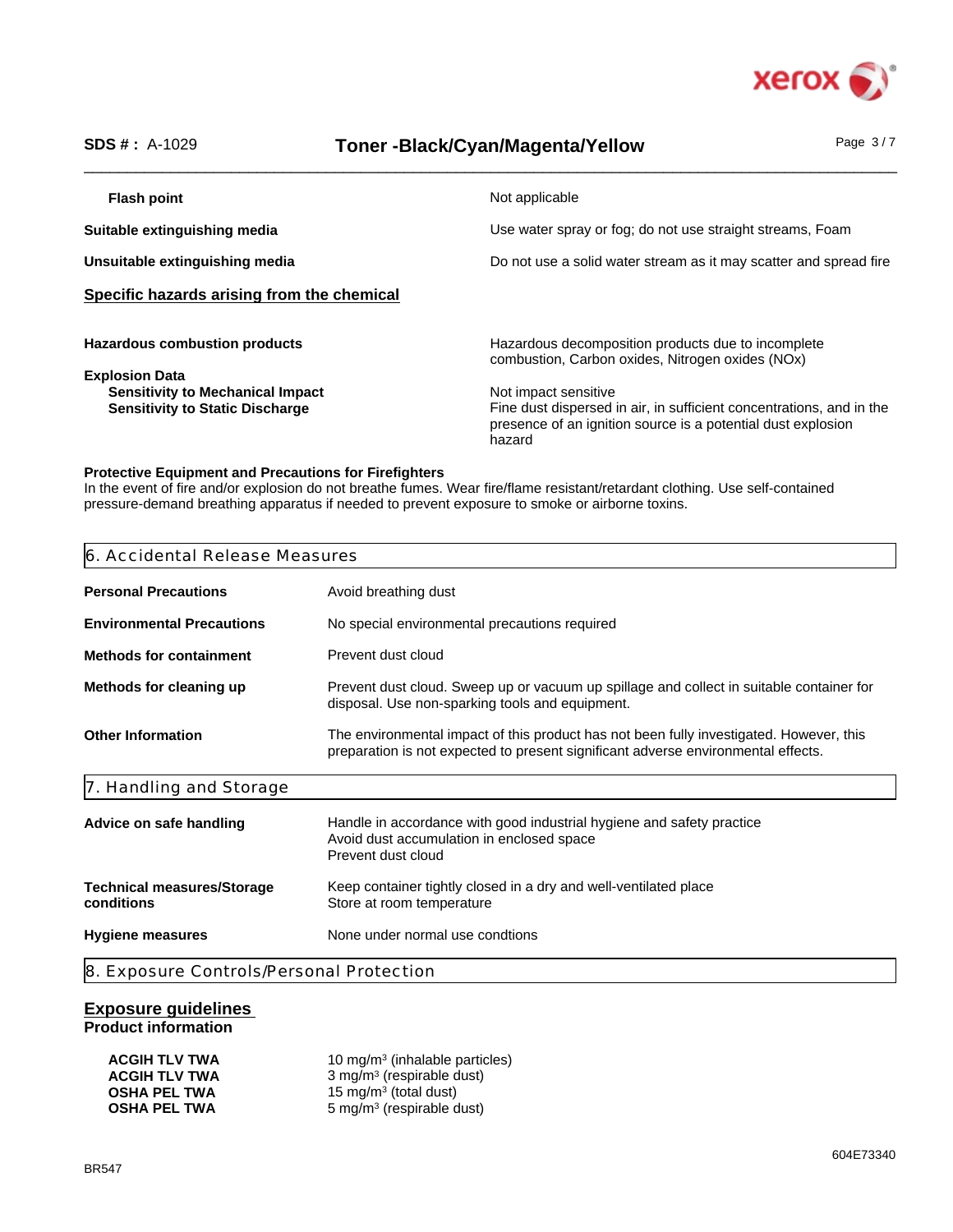

SDS #: A-1029 **Toner -Black/Cyan/Magenta/Yellow** Page 4/7

**Xerox Exposure Limit<br>Xerox Exposure Limit Xerox Exposure Limit** 0.4 mg/m<sup>3</sup> (respirable dust) **Other Information**

The results obtained from a Xerox sponsored Chronic Toner Inhalation Study demonstrated no lung changes in rats for the lowest (1 mg/m<sup>3</sup> ) exposure level (the level most relevant to potential human exposure). A very slight degree of fibrosis was noted in 25% of animals at the middle (4mg/m<sup>3</sup>) exposure level, while a slight degree of fibrosis was noted in all the animals at the highest (16 mg/m<sup>3</sup> ) exposure level. These findings are attributed to "lung overloading", a generic response to excessive amounts of any dust retained in the lungs for a prolonged period. This study was conducted using a special test toner to comply with an EPA testing protocol.

 $2.5 \text{ mg/m}^3$  (total dust)

## **Occupational Exposure Controls**

**Engineering measures** None under normal use conditions

## **Personal Protective Equipment**

### **Customer use / Cartridges and sealed bottles**

| <b>Respiratory protection</b> | No special protective equipment required |
|-------------------------------|------------------------------------------|
| <b>Eye/Face protection</b>    | No special protective equipment required |
| Skin and body protection      | No special protective equipment required |
| <b>Hand protection</b>        | No special protective equipment required |

## 9. Physical and Chemical Properties

| Appearance<br>Odor threshold<br>рH<br><b>Flash point</b>                                                                                                                                                                                                 | Powder<br>Not applicable<br>Not applicable<br>Not applicable |                                                                                                                                                                                     | Odor<br><b>Physical state</b><br>Color<br><b>Boiling</b><br>point/range | Faint<br>Solid<br>Black, Cyan, Magenta, Yellow<br>Not applicable                             |
|----------------------------------------------------------------------------------------------------------------------------------------------------------------------------------------------------------------------------------------------------------|--------------------------------------------------------------|-------------------------------------------------------------------------------------------------------------------------------------------------------------------------------------|-------------------------------------------------------------------------|----------------------------------------------------------------------------------------------|
| <b>Softening point</b>                                                                                                                                                                                                                                   | 49 - 60 °C / 120 - 140 °F                                    |                                                                                                                                                                                     | <b>Autoignition</b><br>temperature                                      | Not applicable                                                                               |
| <b>Flammability Limits in Air</b>                                                                                                                                                                                                                        |                                                              | Not applicable                                                                                                                                                                      |                                                                         |                                                                                              |
| <b>Explosive properties</b>                                                                                                                                                                                                                              |                                                              | source is a potential dust explosion hazard.                                                                                                                                        |                                                                         | Fine dust dispersed in air, in sufficient concentrations, and in the presence of an ignition |
| Vapor pressure<br>Vapor density<br><b>Water solubility</b><br><b>Viscosity</b><br><b>Partition coefficient</b><br><b>Evaporation rate</b><br>Melting point/range<br><b>Freezing point</b><br><b>Decomposition temperature</b><br><b>Specific gravity</b> |                                                              | Not applicable<br>Not applicable<br>Negligible<br>Not applicable<br>Not applicable<br>Not applicable<br>Not determined<br>Not applicable<br>Not determined<br>$\tilde{\phantom{a}}$ |                                                                         |                                                                                              |

10. Stability and Reactivity

**Reactivity Reactivity No dangerous reaction known under conditions of normal use**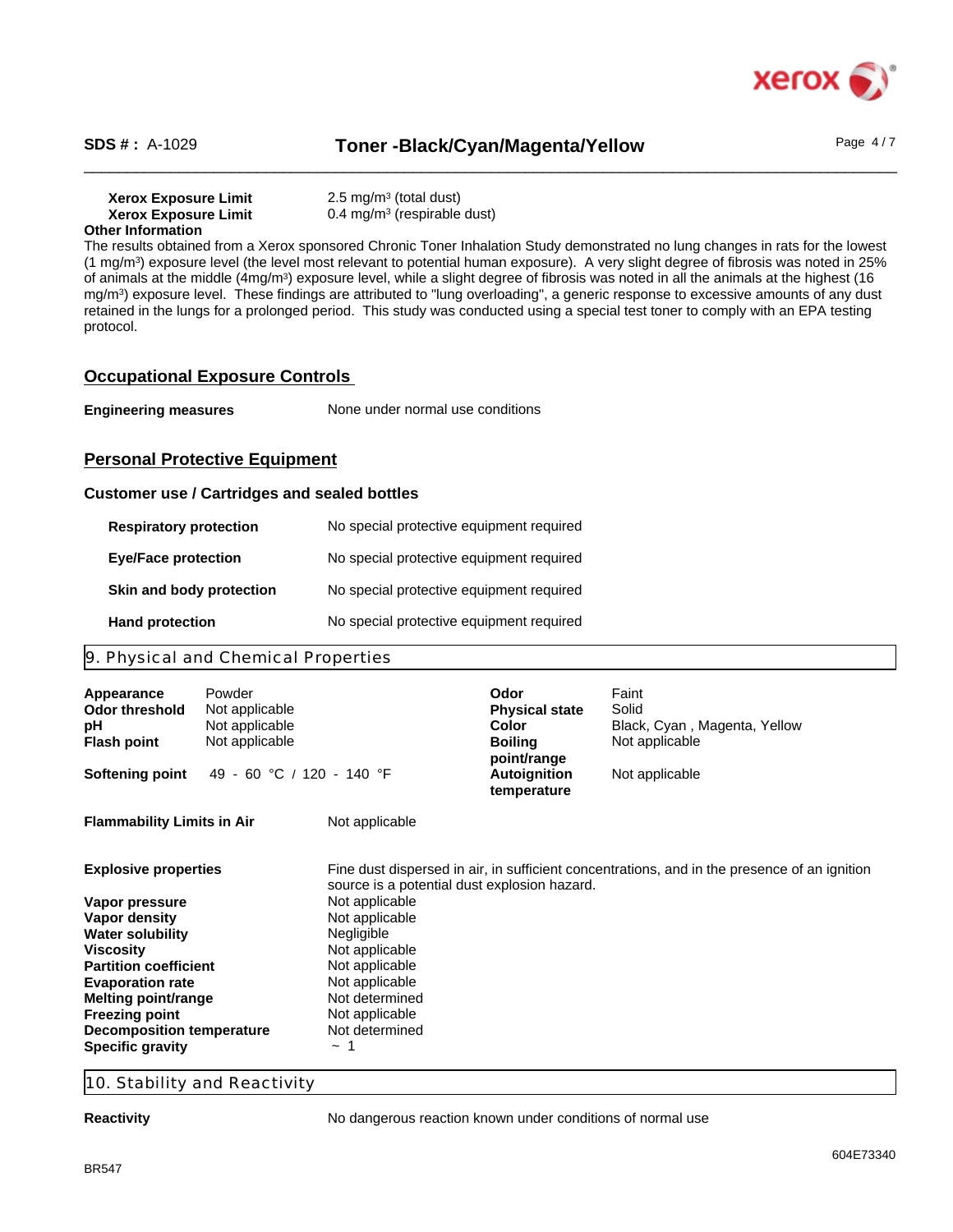

# SDS #: A-1029 **Toner -Black/Cyan/Magenta/Yellow** Page 5/7

| <b>Stability</b>                                       | Stable under normal conditions                                                                                                                                    |  |  |
|--------------------------------------------------------|-------------------------------------------------------------------------------------------------------------------------------------------------------------------|--|--|
| Incompatible products                                  | None                                                                                                                                                              |  |  |
| <b>Conditions to Avoid</b>                             | Prevent dust cloud<br>Fine dust dispersed in air, in sufficient concentrations, and in the presence of an ignition<br>source is a potential dust explosion hazard |  |  |
| Hazardous Decomposition Products None under normal use |                                                                                                                                                                   |  |  |
| <b>Hazardous polymerization</b>                        | Hazardous polymerization does not occur                                                                                                                           |  |  |
| <b>Hazardous reactions</b>                             | None under normal processing                                                                                                                                      |  |  |
|                                                        |                                                                                                                                                                   |  |  |

11. Toxicological Information

The toxicity data noted below is based on the test results of similar reprographic materials.

## **Acute toxicity**

| <b>Product information</b> |                                       |
|----------------------------|---------------------------------------|
| <b>Irritation</b>          | No skin irritation, No eye irritation |
| LD50 Oral                  | $> 5$ g/kg (rat)                      |
| <b>LD50 Dermal</b>         | $> 5$ g/kg (rabbit)                   |
| <b>LC50 Inhalation:</b>    | $> 5$ mg/L (rat, 4 hr)                |
| Eyes                       | No known effect                       |
| <b>Skin</b>                | No known effect                       |
| Inhalation                 | No known effect                       |
| Ingestion                  | No known effect                       |

## **Chronic toxicity**

**Product information** No known effects under normal use conditions **Main symptoms Overexposure may cause:** mild respiratory irritation similar to nuisance dust. **Aggravated medical conditions** None under normal use conditions **Carcinogenicity** See "Other Information" in this section. **Chemical Name IARC NTP**

| .nemicai name         | IARU                 | NIP |
|-----------------------|----------------------|-----|
| Carbon Black<br>۰۰ می | 0 <sub>D</sub><br>40 |     |
| Titanium J<br>dioxide | Ωm<br>40             |     |
| $\sim$<br>. .<br>. .  |                      |     |

## **Other information**

The IARC (International Agency for Research on Cancer) has listed carbon black as "possibly carcinogenic to humans". The classification is based on studies evaluating pure, "free" carbon black. In contrast, toner is a formulation composed of specially prepared polymer and a small amount of carbon black (or other pigment). In the process of making toner, the small amount of carbon black becomes encapsulated within a matrix. Xerox has performed extensive testing of toner, including a chronic bioassay (test for potential carcinogenicity). Exposure to toner did not produce evidence of cancer in exposed animals. The results were submitted to regulatory agencies and published extensively.

The IARC (International Agency for Research on Cancer) has listed titanium dioxide as "possibly carcinogenic to humans". The classification is based on studies in rats using pure, unbound TiO2. Based on the review of available study results, when this product is used as intended, Xerox has concluded that the presence of titanium dioxide in this mixture does not present an increased risk of lung cancer or chronic respiratory disease.

**Other toxic effects** 

**Product information Sensitization**

No sensitization responses were observed **Mutagenic effects** Not mutagenic in AMES Test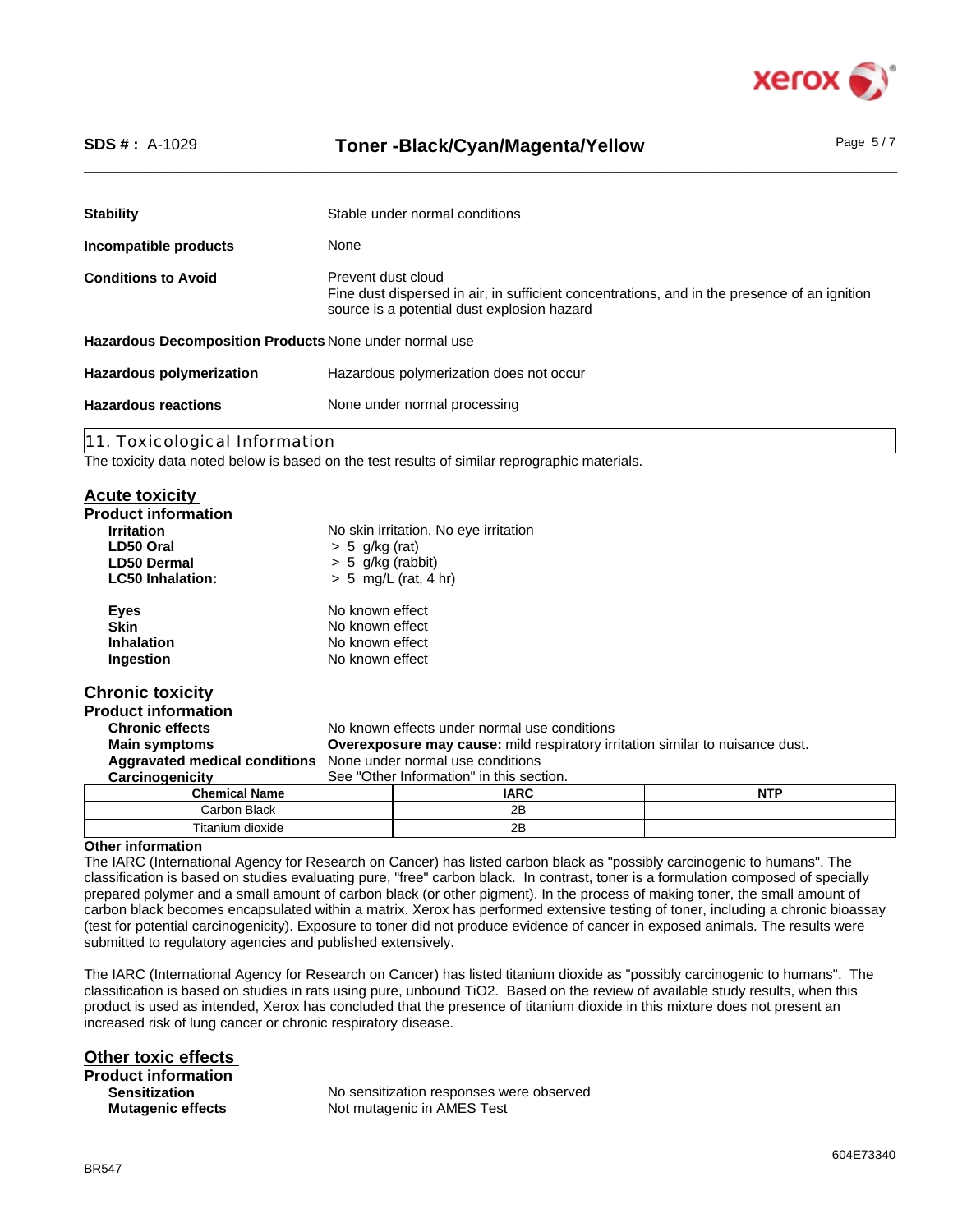

## SDS #: A-1029 **Toner -Black/Cyan/Magenta/Yellow** Page 6/7

| Target organ effects     | None known     |
|--------------------------|----------------|
| Other adverse effects    | None known     |
| <b>Aspiration Hazard</b> | Not applicable |

## 12. Ecological Information

#### **Ecotoxicity**

The environmental impact of this product has not been fully investigated. However, this preparation is not expected to present significant adverse environmental effects.

| 13. Disposal Considerations   |                                                                                                                                                                                                                                                                                                                                                                                                                                                                                                                                 |  |
|-------------------------------|---------------------------------------------------------------------------------------------------------------------------------------------------------------------------------------------------------------------------------------------------------------------------------------------------------------------------------------------------------------------------------------------------------------------------------------------------------------------------------------------------------------------------------|--|
| <b>Waste Disposal Methods</b> | This material, as supplied, is not a hazardous waste according to Federal regulations (40)<br>CFR 261). This material could become a hazardous waste if it is mixed with or otherwise<br>comes in contact with a hazardous waste, if chemical additions are made to this material, or<br>if the material is processed or otherwise altered. Consult 40 CFR 261 to determine whether<br>the altered material is a hazardous waste. Consult the appropriate state, regional, or local<br>regulations for additional requirements. |  |
| Contaminated packaging        | Dispose of in accordance with local regulations.                                                                                                                                                                                                                                                                                                                                                                                                                                                                                |  |
| 14. Transport Information     |                                                                                                                                                                                                                                                                                                                                                                                                                                                                                                                                 |  |
|                               |                                                                                                                                                                                                                                                                                                                                                                                                                                                                                                                                 |  |

**Note** This material is not subject to regulation as a hazardous material for shipping.

#### 15. Regulatory Information

#### **OSHA Regulatory Status**

This product is an article which contains a mixture / preparation in powder form. Safety information is given for exposure to the article as sold and used by the customer. Intended use of the product is not expected to result in exposure to the mixture / preparation based on the packaging and method of dispensing.

While this material is not considered hazardous by the OSHA hazard Communication Standard (29 CFR 1910.1200), this SDS contains valuable information for the safe handling and proper use of the product. This SDS should be retained and made available to employees and other users of this product.

# **International Inventories TSCA** Complies<br> **DSL/NDSL** Complies

**DSL/NDSL** 

# **U.S. Federal Regulations**

## **SARA 313**

Section 313 of Title III of the Superfund Amendments and Reauthorization Act of 1986 (SARA). This product does not contain any chemicals which are subject to the reporting requirements of the Act and Title 40 of the Code of Federal Regulations, Part 372. **Clean Water Act**

This product is not regulated as a pollutant pursuant to the Clean Water Act (40 CFR 122.21 and 40 CFR 122.42).

**Clean Air Act, Section 112 Hazardous Air Pollutants (HAPs) (see 40 CFR 61)**

This product is not regulated as a hazardous air pollutant (HAPS) under Section 112 of the Clean Air Act Amendments of 1990.